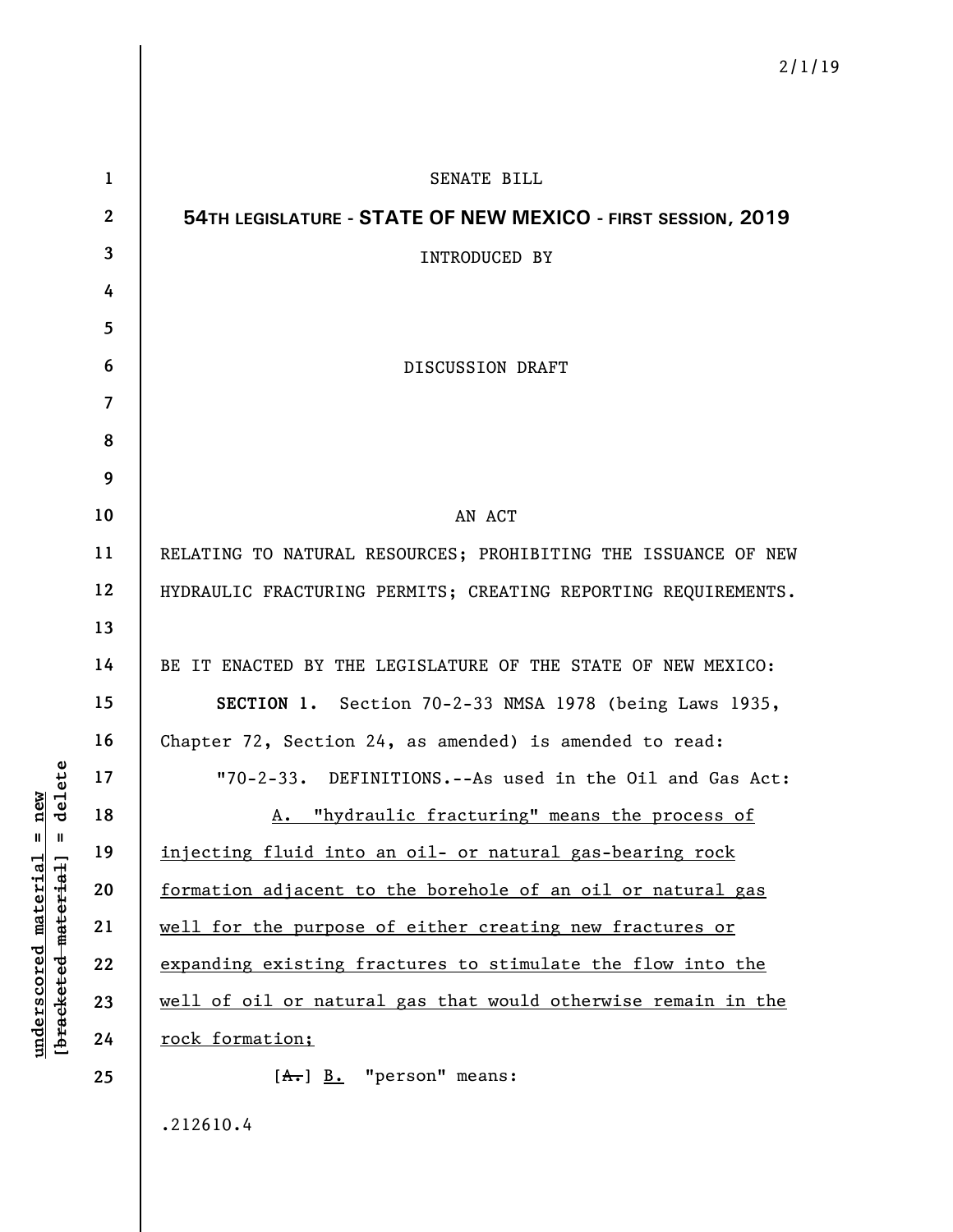(1) any individual, estate, trust, receiver, cooperative association, club, corporation, company, firm, partnership, joint venture, syndicate or other entity; or

**4 5 6**  (2) the United States or any agency or instrumentality thereof or the state or any political subdivision thereof;

[ $\frac{B-1}{B}$ ] C. "pool" means an underground reservoir containing a common accumulation of crude petroleum oil or natural gas or both. Each zone of a general structure, which zone is completely separate from any other zone in the structure, is covered by the word "pool" as used in the Oil and Gas Act. "Pool" is synonymous with "common source of supply" and with "common reservoir";

 $[G<sub>1</sub>]$  D. "field" means the general area that is underlaid or appears to be underlaid by at least one pool and also includes the underground reservoir or reservoirs containing the crude petroleum oil or natural gas or both. The words "field" and "pool" mean the same thing when only one underground reservoir is involved; however, "field", unlike "pool", may relate to two or more pools;

 $[\frac{D-1}{2}]$  E. "product" means any commodity or thing made or manufactured from crude petroleum oil or natural gas and all derivatives of crude petroleum oil or natural gas, including refined crude oil, crude tops, topped crude, processed crude petroleum, residue from crude petroleum, cracking stock,

 $- 2 -$ 

.212610.4

 $\frac{1}{2}$  of  $\frac{1}{2}$  and  $\frac{1}{2}$  and  $\frac{1}{2}$  and  $\frac{1}{2}$  and  $\frac{1}{2}$  and  $\frac{1}{2}$  and  $\frac{1}{2}$  and  $\frac{1}{2}$  and  $\frac{1}{2}$  and  $\frac{1}{2}$  and  $\frac{1}{2}$  and  $\frac{1}{2}$  and  $\frac{1}{2}$  and  $\frac{1}{2}$  and  $\frac{1}{2}$  an **[bracketed material] = delete**  $anderscored material = new$ **underscored material = new**

**1** 

**2** 

**3** 

**7** 

**8** 

**9** 

**10** 

**11** 

**12** 

**13** 

**14** 

**15** 

**16** 

**17** 

**18** 

**19** 

**20** 

**21** 

**22** 

**23** 

**24** 

**25**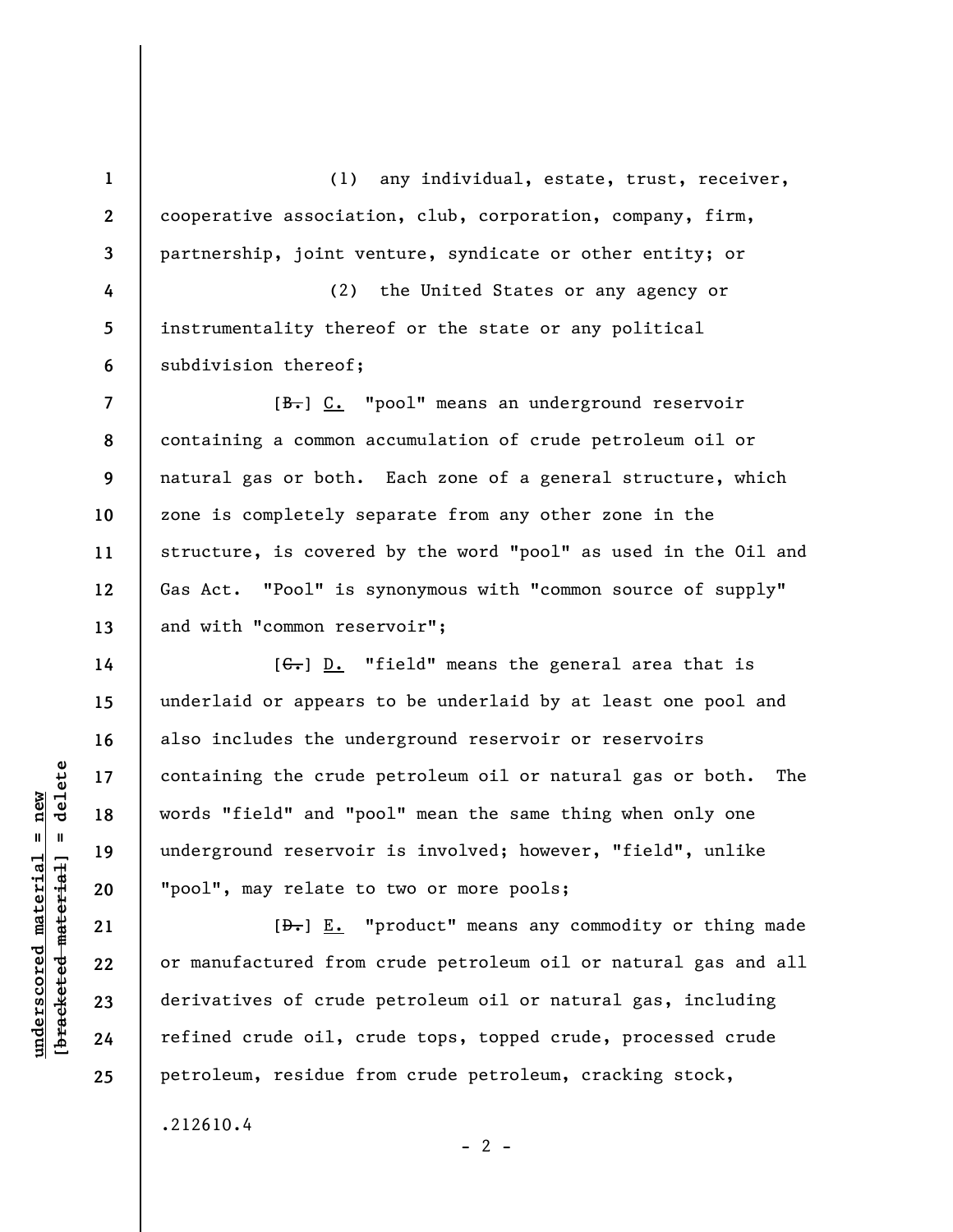uncracked fuel oil, treated crude oil, fuel oil, residuum, gas oil, naphtha, distillate, gasoline, kerosene, benzine, wash oil, waste oil, lubricating oil and blends or mixtures of crude petroleum oil or natural gas or any derivative thereof;

 $[E-]$   $F.$  "owner" means the person who has the right to drill into and to produce from any pool and to appropriate the production either for [himself] the person or for [himself] the person and another;

**9 10 11**   $[F-]$  G. "producer" means the owner of a well capable of producing oil or natural gas or both in paying quantities;

[G.] H. "gas transportation facility" means a pipeline in operation serving gas wells for the transportation of natural gas or some other device or equipment in like operation whereby natural gas produced from gas wells connected therewith can be transported or used for consumption;

 $[H<sub>z</sub>]$  I. "correlative rights" means the opportunity afforded, so far as it is practicable to do so, to the owner of each property in a pool to produce without waste [his] the owner's just and equitable share of the oil or gas or both in the pool, being an amount, so far as can be practicably determined and so far as can be practicably obtained without waste, substantially in the proportion that the quantity of recoverable oil or gas or both under the property bears to the total recoverable oil or gas or both in the pool and, for such

 $-3 -$ 

.212610.4

 $\frac{1}{2}$  of  $\frac{1}{2}$  and  $\frac{1}{2}$  and  $\frac{1}{2}$  and  $\frac{1}{2}$  and  $\frac{1}{2}$  and  $\frac{1}{2}$  and  $\frac{1}{2}$  and  $\frac{1}{2}$  and  $\frac{1}{2}$  and  $\frac{1}{2}$  and  $\frac{1}{2}$  and  $\frac{1}{2}$  and  $\frac{1}{2}$  and  $\frac{1}{2}$  and  $\frac{1}{2}$  an **[bracketed material] = delete**  $underscored material = new$ **underscored material = new**

**1** 

**2** 

**3** 

**4** 

**5** 

**6** 

**7** 

**8** 

**12** 

**13** 

**14** 

**15** 

**16** 

**17** 

**18** 

**19** 

**20** 

**21** 

**22** 

**23** 

**24** 

**25**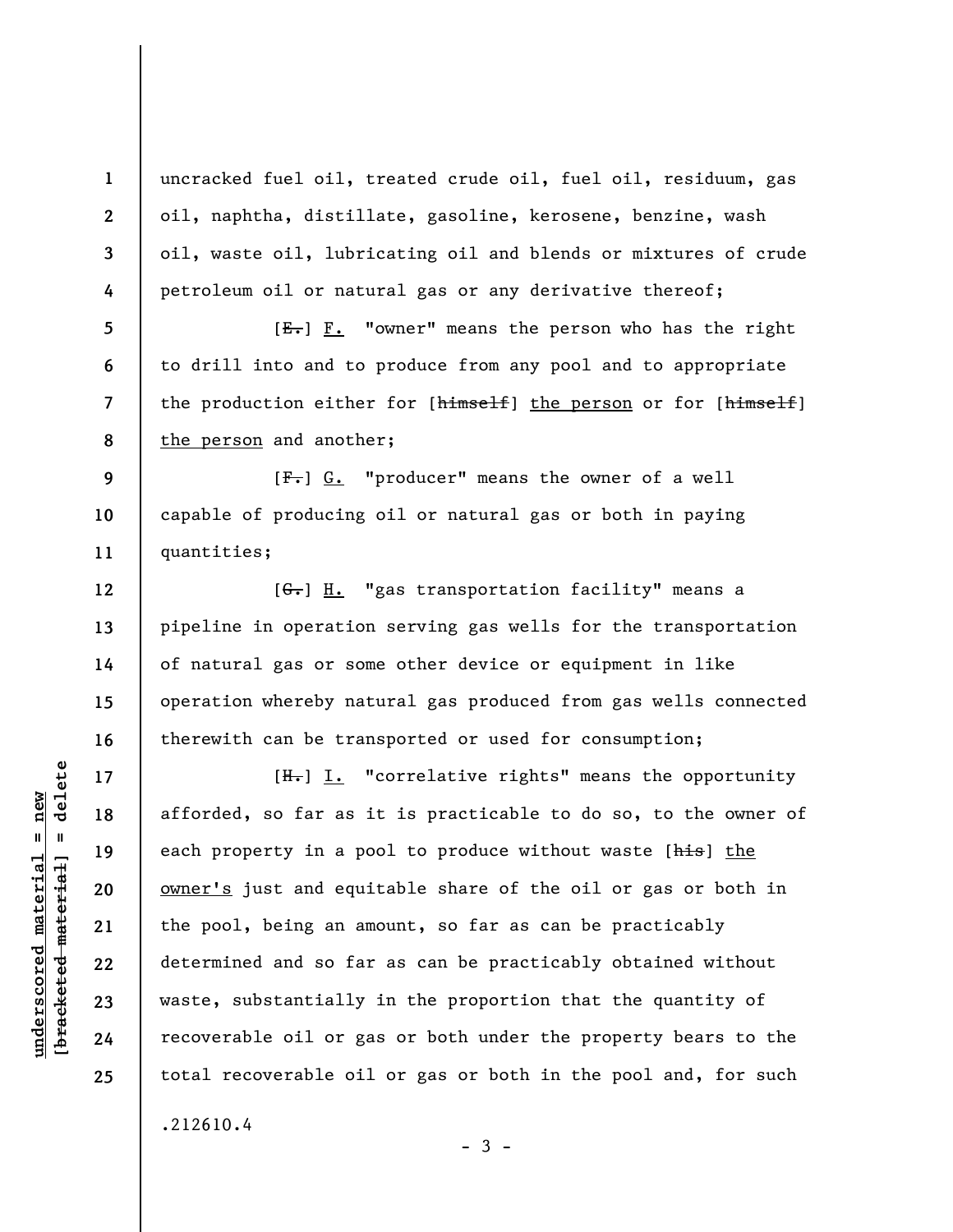**1 2**  purpose, to use [his] the owner's just and equitable share of the reservoir energy;

 $[\frac{1}{\sqrt{1}}]$  J. "potash" means the naturally occurring bedded deposits of the salts of the element potassium;

**5 6 7 8 9**  [<del>J.</del>] K. "casinghead gas" means any gas or vapor or both indigenous to an oil stratum and produced from such stratum with oil, including any residue gas remaining after the processing of casinghead gas to remove its liquid components; and

**10 11 12**   $[K_{\tau}]$   $L_{\tau}$  "produced water" means water that is an incidental byproduct from drilling for or the production of oil and gas."

**SECTION 2.** A new section of the Oil and Gas Act is enacted to read:

"[NEW MATERIAL] HYDRAULIC FRACTURING PROHIBITED.--In accordance with Article 20, Section 21 of the constitution of New Mexico, the energy, minerals and natural resources department shall halt the issuance of new permits allowing hydraulic fracturing for the purpose of extracting oil or natural gas."

**SECTION 3.** A new section of the Oil and Gas Act is enacted to read:

"[NEW MATERIAL] HYDRAULIC FRACTURING REPORTING.--Annually, prior to November 1, the following agencies shall make the following reports to the governor and the appropriate

- 4 -

.212610.4

 $b$ racketed material] = delete **[bracketed material] = delete**  $underscored$  material = new **underscored material = new**

**3** 

**4** 

**13** 

**14** 

**15** 

**16** 

**17** 

**18** 

**19** 

**20** 

**21** 

**22** 

**23** 

**24** 

**25**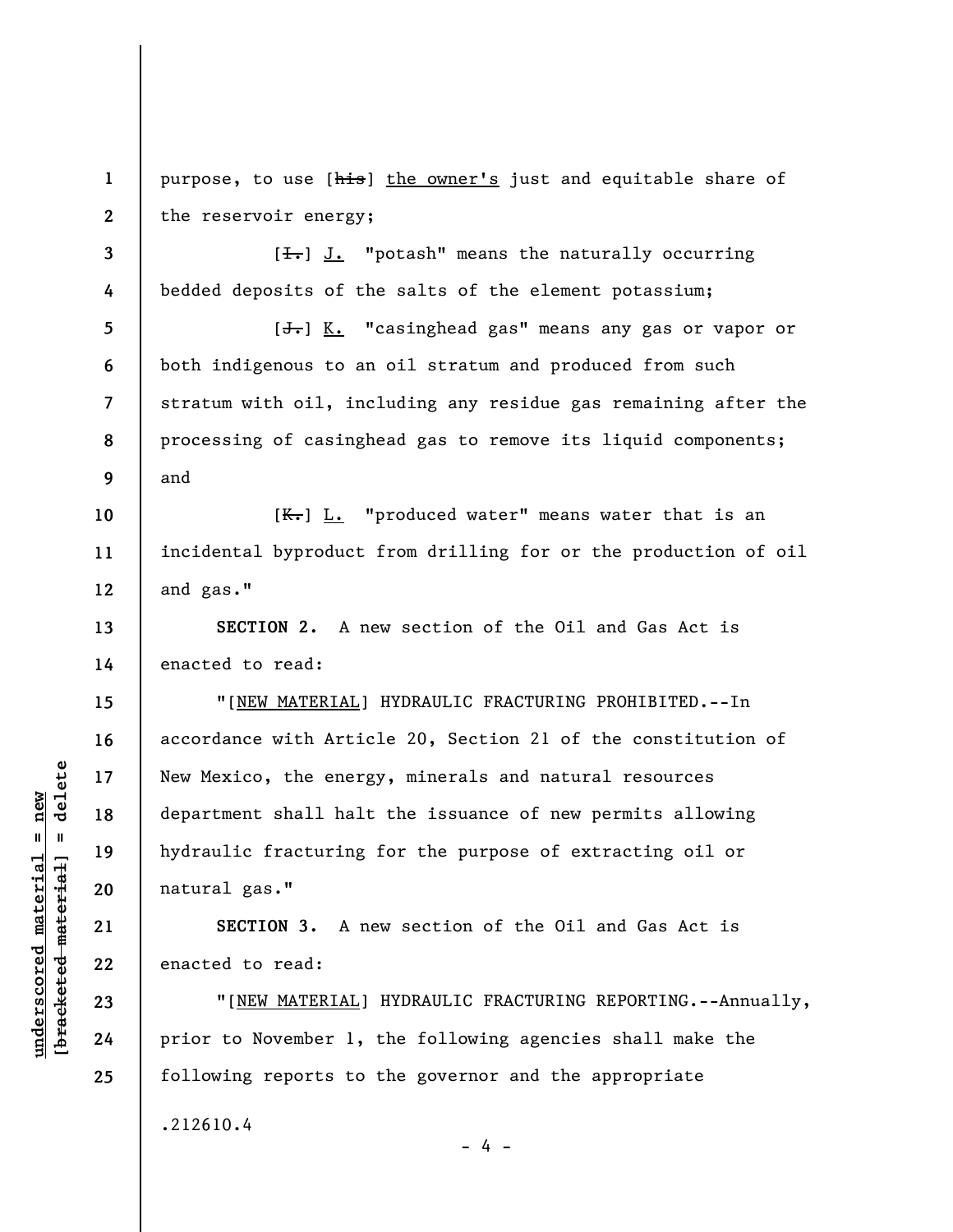**1 2 3 4 5 6 7 8 9 10 11 12 13 14 15 16 17 18 19 20 21 22 23 24 25**  legislative interim committees, including the committee that studies economic and rural development issues, the committee that studies Indian affairs, the legislative health and human services committee and the committee that studies water and natural resources: A. the energy, minerals and natural resources department shall report on: (1) the number of active permits and applications received related to oil and gas development that involves hydraulic fracturing; (2) trends regarding methane and greenhouse gas emissions globally, nationally and statewide; and (3) recommendations for: (a) legislation and regulations regarding hydraulic fracturing; and (b) a funding request to complete research necessary for the reporting requirement listed in this subsection; B. the New Mexico department of agriculture shall report on: (1) the actual and potential agricultural impact of oil and gas development that involves hydraulic fracturing; and (2) recommendations for: (a) legislation and regulations .212610.4  $- 5 -$ 

**underscored material = new [bracketed material] = delete**

 $\frac{1}{2}$  intereted material = delete  $underscored material = new$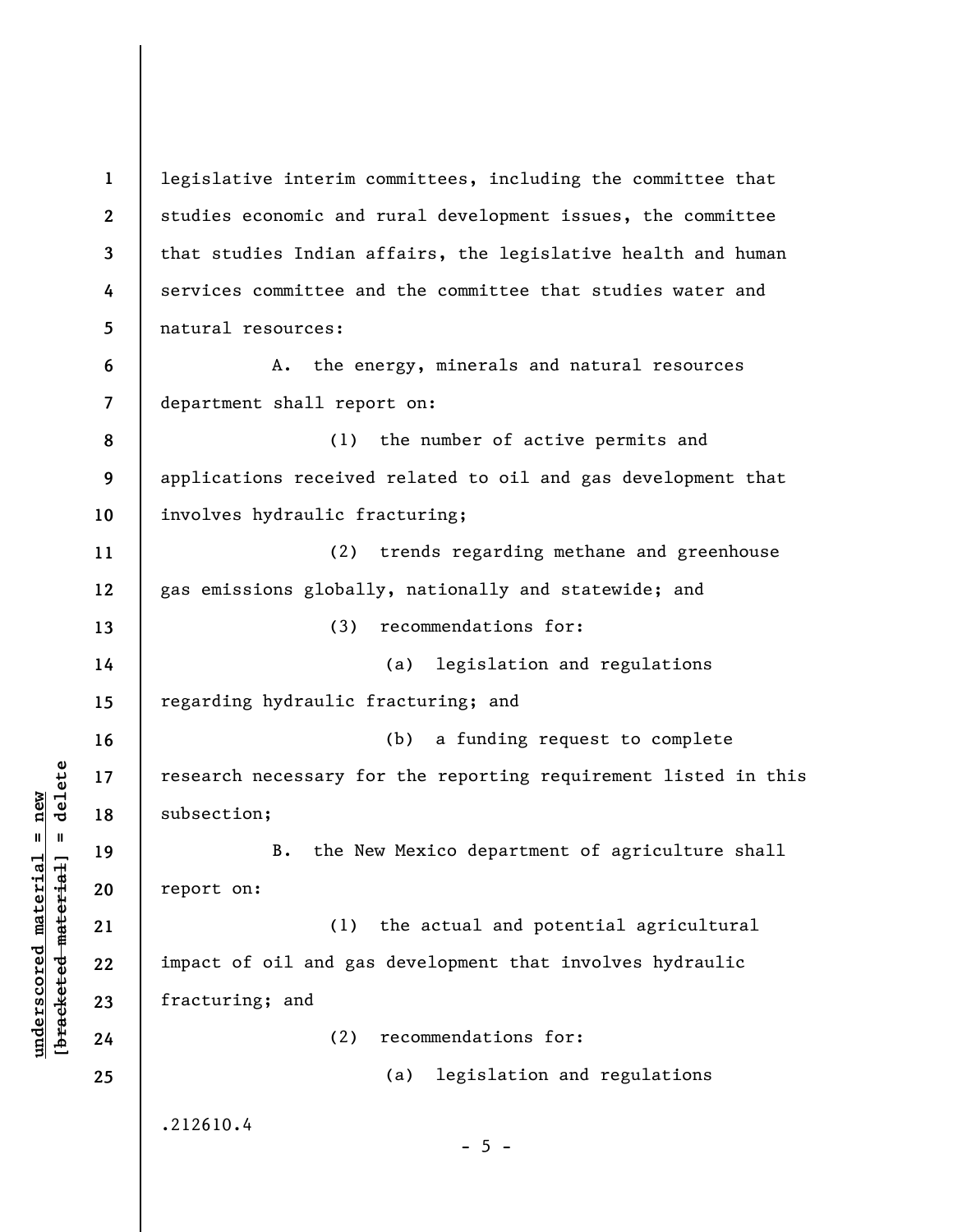**1 2 3 4 5 6 7 8 9 10 11 12 13 14 15 16 17 18 19 20 21 22 23 24 25**  regarding hydraulic fracturing; and (b) a funding request to complete research necessary for the reporting requirement listed in this subsection; C. the department of environment shall report on: (1) the actual and potential environmental impact of oil and gas development that involves hydraulic fracturing; and (2) recommendations for: (a) legislation and regulations regarding hydraulic fracturing; and (b) a funding request to complete research necessary for the reporting requirement listed in this subsection; D. the department of health shall report on: (1) the actual and potential impact of oil and gas development that involves hydraulic fracturing on public health; and (2) recommendations for: (a) legislation and regulations regarding hydraulic fracturing; and (b) a funding request to complete research necessary for the reporting requirement listed in this subsection; E. the office of the state engineer shall report .212610.4  $- 6 -$ 

**underscored material = new [bracketed material] = delete**

 $b$ racketed material] = delete  $underscored material = new$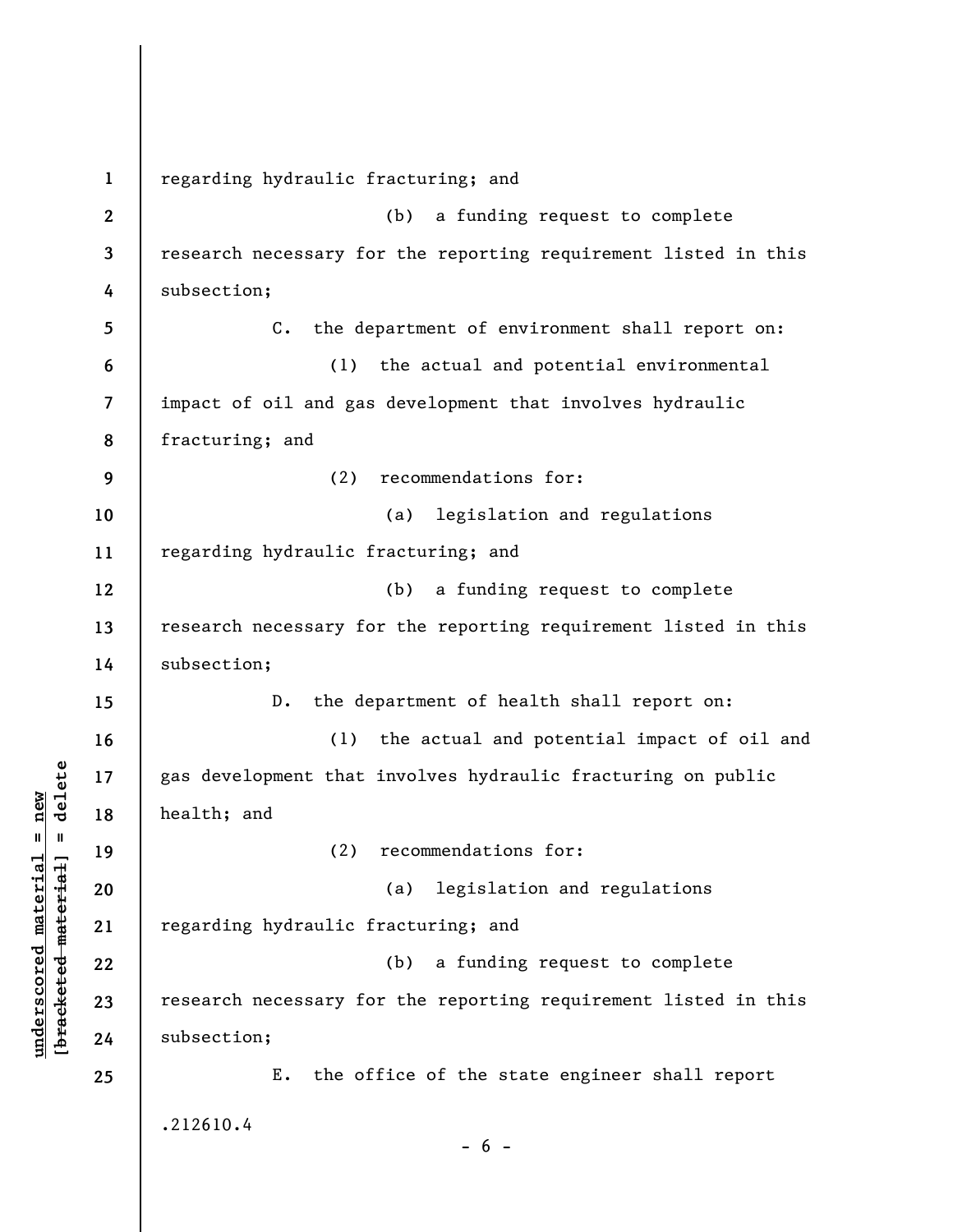**1 2 3 4 5 6 7 8 9 10 11 12 13 14 15 16 17 18 19 20 21 22 23 24 25**  on: (1) the actual and potential impact of oil and gas development that involves hydraulic fracturing on the surface and ground waters of the state; and (2) recommendations for: (a) legislation and regulations regarding hydraulic fracturing; and (b) a funding request to complete research necessary for the reporting requirement listed in this subsection; F. the Indian affairs department shall report on: (1) the actual and potential impact of oil and gas development that involves hydraulic fracturing on tribal governments, tribal trust lands and allotted landowners; and (2) recommendations for: (a) legislation and regulations regarding hydraulic fracturing; and (b) a funding request to complete research necessary for the reporting requirement listed in this subsection; G. the workers' compensation administration shall report on claims filed under the Workers' Compensation Act for injuries arising out of and in the course of employment related to hydraulic fracturing; and H. the workforce solutions department shall report .212610.4 - 7 -

**underscored material = new [bracketed material] = delete**

 $\frac{1}{2}$  intereted material = delete  $underscored material = new$